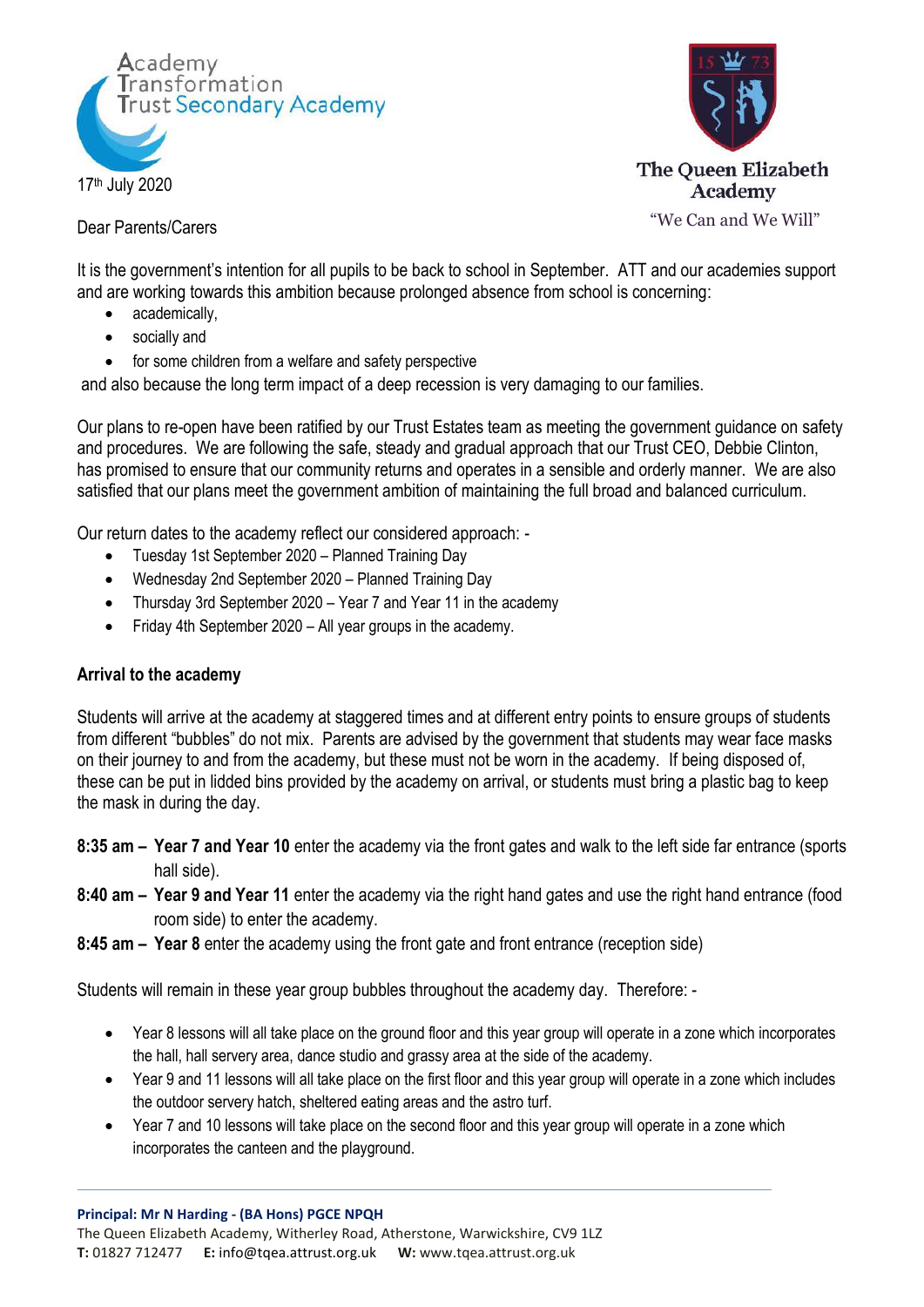Whilst we are unable to operate Breakfast club at this time, students will be able to purchase food at break and at lunch time. Students will not be able to use the fingerprint readers to access their accounts and parents are advised to use parent pay to charge your child's accounts if they want to purchase food in the academy. Please understand that this is in the interests of community safety.

Students will undertake a normal timetable during the day, including break time and lunch time, in which they will receive the full range of subjects within their bubble. Their class teachers will move between bubbles to teach your child and will remain in a 2 metre exclusion zone at the front of the classroom at all time. Practical subjects will be taught although the curriculum will be modified to ensure theory work and demonstrations replace the usual practical aspects of a lesson in which children usually move about in the classroom. To meet the government's directive of ensuring distancing, wherever possible, students will move in a one-way system in their bubbles in single file. Whilst students are permitted to sit next to one another, no students will be sat facing each other or sat in an adjacent position.

We have purchased a pencil case with stationery within it for every child and this will be issued to them for use at the start of the academic year. Your child must look after their equipment and only use it themselves as we must avoid the community having to lend or share equipment.

PE will run as normal with students being escorted out of their bubble to change into their PE kit. All sports played will be safer distanced and will meet the government recommendations.

## **The end of the academy day**

In meeting government safety requirements, we are staggering the end of the day very slightly.

- 3:05 pm Year 8 will be released from their bubble. No students can remain at the academy exits and must either continue walking away from the academy or meet their lifts.
- Once Year 8 are clear Year 9 and Year 11 will be released from their bubble. No students can remain at the academy exits and must either continue walking away from the academy or meet their lifts.
- Once Year 9 and Year 11 have cleared Year 7 and Year 10 will be released from their bubble.

I have informed local transport and bus companies of our entry and exit times, so that they can support us in ensuring their services meet the needs of your child.

## **Safety and Control Measures**

To ensure safety for our community the following will be in place: -

- Academy risk assessments (to be released on the website in the next two weeks).
- Hand sanitizer and wipes which must be used when any individual enters a classroom.
- Increased cleaning routines.
- Hand washing routines throughout the day.
- Desks all facing in one direction in the classroom.
- Lidded bins to operate the "catch it, bin it, kill it" protocol.
- One way, single file system in corridors.
- Ventilated rooms.
- Screens to zone off "bubbles" to ensure that no "bubbles" are broken.
- PPE for staff to use if they need to care for a child in an emergency and need to be within 2 metres.